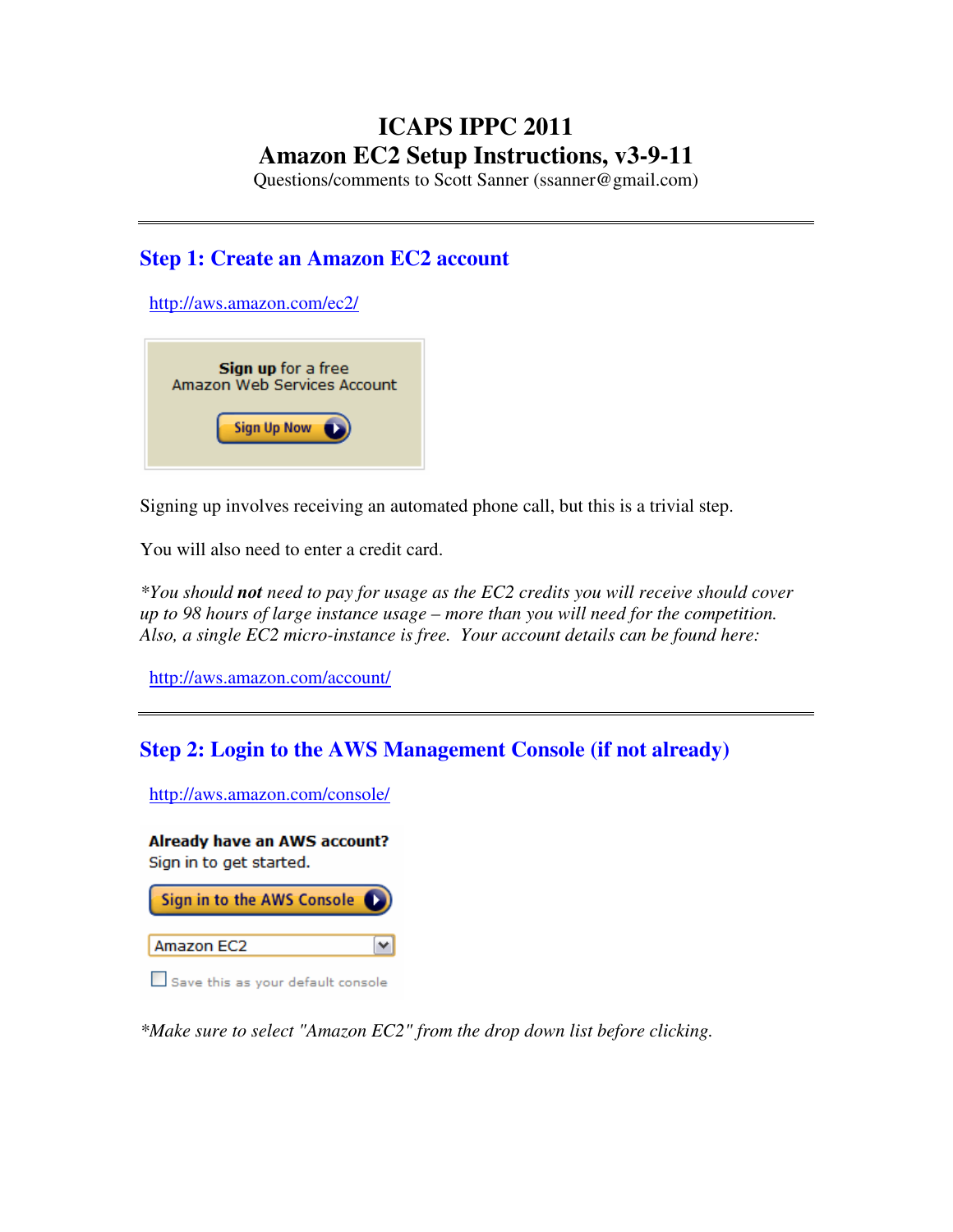### **Step 3: Launch a test instance**

https://console.aws.amazon.com/ec2/

| To start using Amazon EC2 you will want to launch a virtual server,<br>known as an Amazon EC2 instance. |  |  |  |  |
|---------------------------------------------------------------------------------------------------------|--|--|--|--|
| <b>Launch Instance</b>                                                                                  |  |  |  |  |
| Note: Your instances will launch in the US East (Virginia) region.                                      |  |  |  |  |

*A. Choose an AMI:* This will require you to choose an instance type, for uniformity of machine type for the competition, please use either:

| amazor | Basic 64-bit Amazon Linux AMI 2010.11.1 Beta (AMI Id: ami-74f0061d)<br>Amazon Linux AMI Base 2010.11.1, EBS boot, 64-bit architecture with Amazon<br>EC2 AMI Tools.<br><b>Root Device Size: 8 GB</b> | $\equiv$<br>Selec |
|--------|------------------------------------------------------------------------------------------------------------------------------------------------------------------------------------------------------|-------------------|
|        | Basic 64-bit Microsoft Windows Server 2008 (AMI Id: ami-d9e40db0)<br>Microsoft Windows 2008 R1 SP2 Datacenter edition and 64-bit architecture.<br><b>Root Device Size: 30 GB</b>                     | Select            |

The AMI ID may change, but in short you should choose either **Basic 64-bit Amazon Linux** or **Basic 64-bit Windows Server 2008**.

*B. Instance Details:* This is where you choose the amount of memory. For uniformity in the competition, you are required to use the **Large (m1.large, 7.5GB)** instance type:

| <b>Number of Instances:</b>                                                                                                                                                        | <b>Availability Zone:</b><br>No Preference V |  |  |  |  |  |
|------------------------------------------------------------------------------------------------------------------------------------------------------------------------------------|----------------------------------------------|--|--|--|--|--|
| <b>Instance Type:</b>                                                                                                                                                              | Large (m1.large, 7.5 GB)<br>▼                |  |  |  |  |  |
| <b>Termination Protection:</b><br>Prevention Menu collapsed. Click to expand. ation.                                                                                               |                                              |  |  |  |  |  |
| <b>C</b> Launch Instances                                                                                                                                                          |                                              |  |  |  |  |  |
| EC2 Instances let you pay for compute capacity by the hour with no long term commitments. This transforms what are<br>commonly large fixed costs into much smaller variable costs. |                                              |  |  |  |  |  |

However, for **free experimentation** you can choose instead **Micro (t1.micro, 613 MB)**:

 $\left| \cdot \right|$ 

**Instance Type:** 

Micro (t1.micro, 613 MB)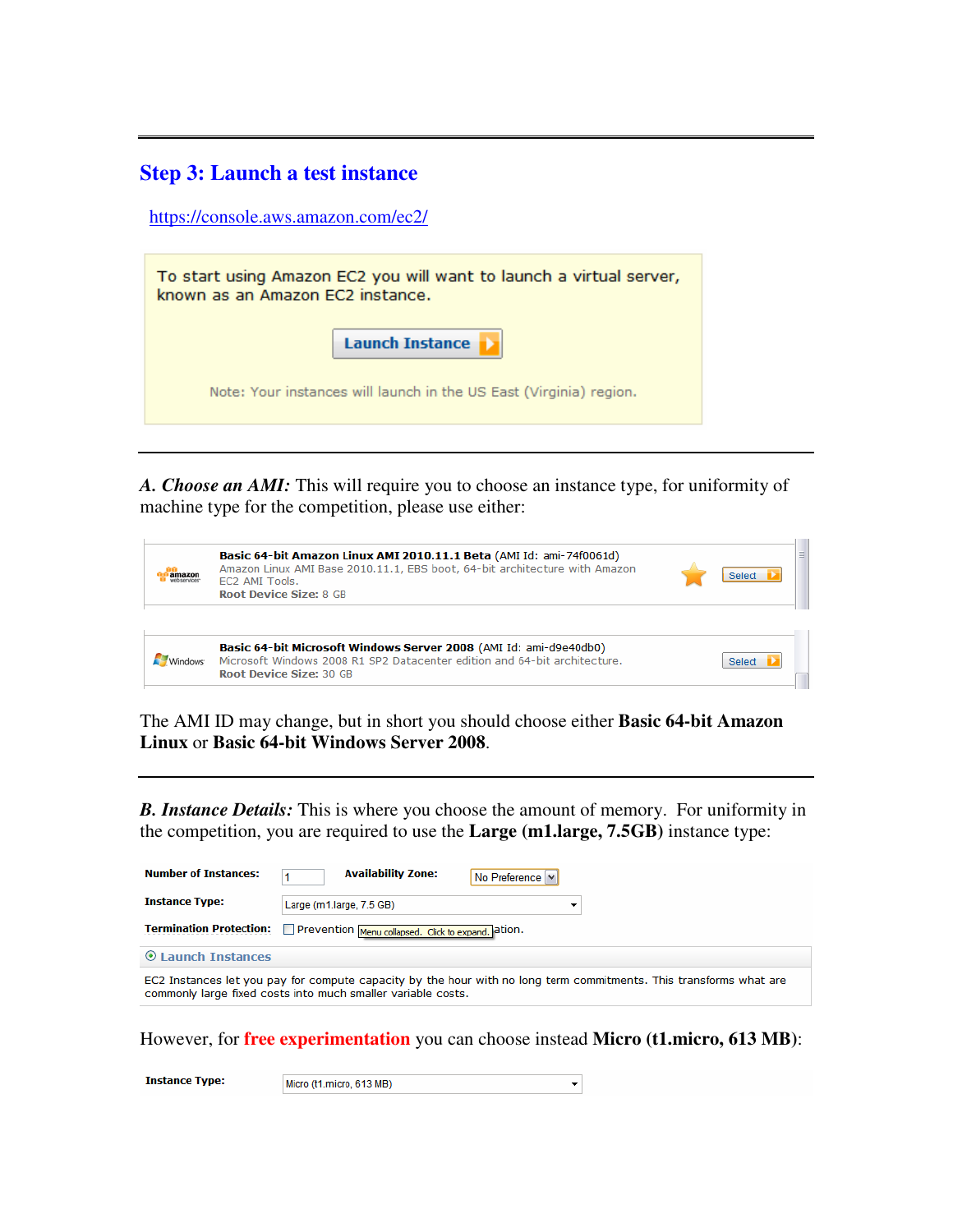### For *Advanced Instance Options*, just use the defaults:

#### **Advanced Instance Options**

Here you can choose a specific kernel or RAM disk to use with your instances. You can also choose to enable CloudWatch Detailed Monitoring or enter data that will be available from your instances once they launch.

| <b>Kernel ID:</b>   | <b>Use Default</b><br>$\checkmark$                                                         |
|---------------------|--------------------------------------------------------------------------------------------|
| <b>RAM Disk ID:</b> | <b>Use Default</b><br>v                                                                    |
| <b>Monitoring:</b>  | Enable CloudWatch detailed monitoring for this instance<br>(additional charges will apply) |
| <b>User Data:</b>   | base64 encoded                                                                             |

It is not necessary to *add tags to your instance*, but you can if you want, e.g.,

*C. Create Key Pair:* for secure access to a running instance, you need to create a key pair. Just choose a name you'll remember, click the button, and save the file; you'll need this file later to access your instance via *ssh* or *remote desktop*.

| ⊙ Create a new Key Pair            |                                                                                                                                                                                           |
|------------------------------------|-------------------------------------------------------------------------------------------------------------------------------------------------------------------------------------------|
| . Enter a name for your key pair:* | <b>IPPC-Client</b><br>(e.g., jdoekey)                                                                                                                                                     |
| 2. Click to create your key pair:* | <b>State &amp; Download your Key Pair</b>                                                                                                                                                 |
|                                    | Save this file in a place you will<br>remember. You can use this key pair to<br>launch other instances in the future or visit<br>the Key Pairs page to create or manage<br>existing ones. |

**D. Configure Firewall:** you will need to access your instance externally via ssh and perhaps other tools (like remote desktop for Windows via the RDP protocol). So for now you need to open up these ports.

Later you will also need to open up custom ports for the competition server... this is easy to do in a later configuration window, but for some reason this initial configuration does not permit custom ports, so don't worry about this now.

For now I recommend just opening up the SSH, RDP, for now… maybe also HTTP or HTTPs if you need to access the web from your instance (e.g., installing software on your Windows image). Note that your instance incurs charges for Internet usage, but if your AWS account is new, you get *15Gb transfer in/out free per month for one year*.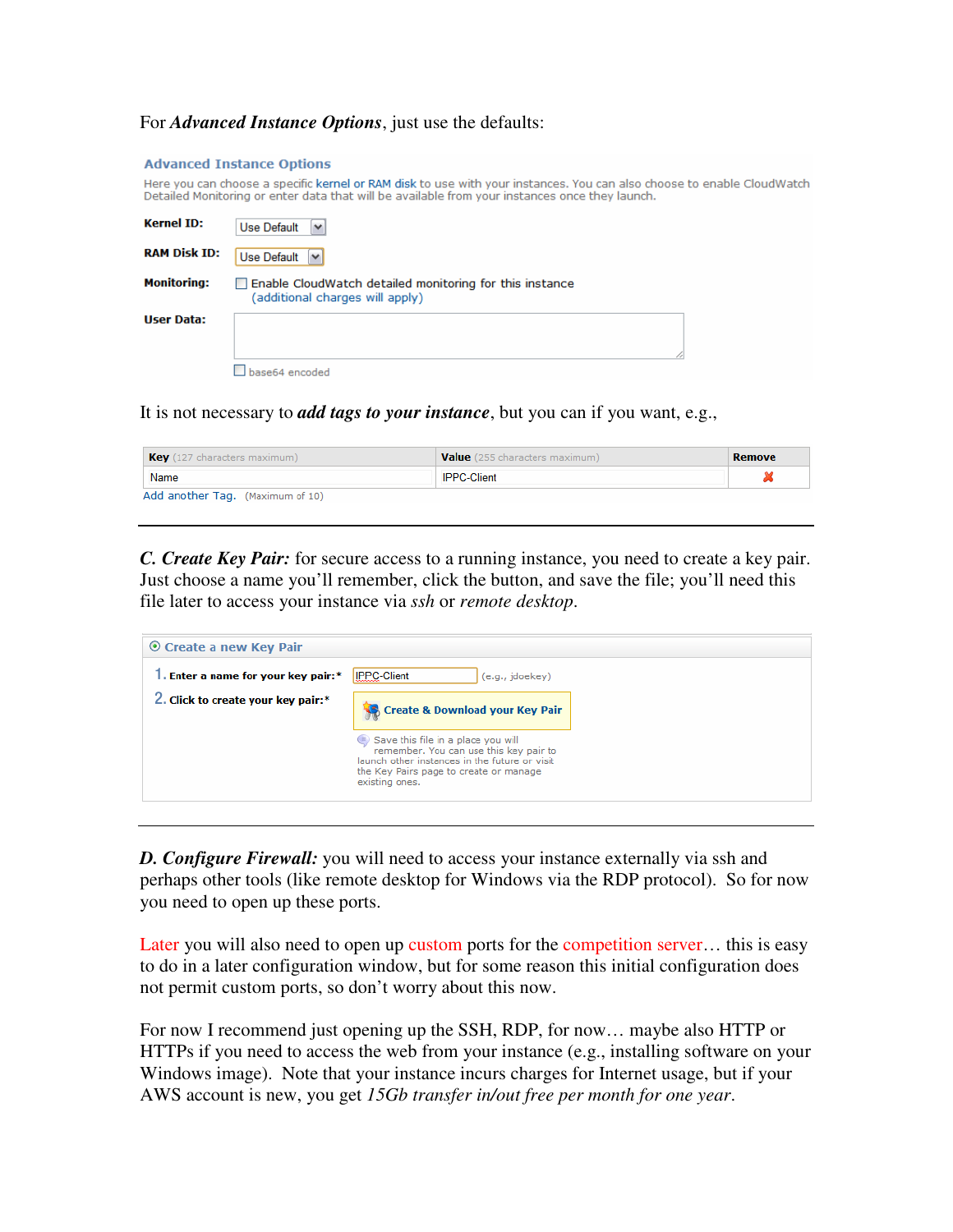| © Create a new Security Group   |                  |                             |                                   |                |  |  |
|---------------------------------|------------------|-----------------------------|-----------------------------------|----------------|--|--|
| 1. Name your Security Group     |                  | <b>IPPC-Client-Security</b> |                                   |                |  |  |
| 2. Describe your Security Group |                  | <b>IPPC-Client-Security</b> |                                   |                |  |  |
| 3. Define allowed Connections   |                  |                             |                                   |                |  |  |
| Application                     | <b>Transport</b> | Port                        | <b>Source Network (IPv4 CIDR)</b> | <b>Actions</b> |  |  |
| <b>SSH</b>                      | tcp              | 22                          | All Internet                      | Remove         |  |  |
| <b>RDP</b>                      | <b>TCP</b>       | 3389                        | All Internet                      | <b>Remove</b>  |  |  |
|                                 |                  |                             |                                   |                |  |  |
| $\checkmark$<br>Select          | ٠                | $\overline{\phantom{0}}$    | All Internet Change               | Add Rule       |  |  |

### *E. Review and Launch Instance:*

Please review the information below, then click Launch.

| AMI:                                    | Amazon Linux AMI ID ami-74f0061d (x86 64)<br>Name: Basic 64-bit Amazon Linux AMI 2010.11.1 Beta<br>Description: Amazon Linux AMI Base 2010.11.1, EBS boot, 64-bit architecture with<br>Amazon EC2 AMI Tools. | Edit AMI                     |
|-----------------------------------------|--------------------------------------------------------------------------------------------------------------------------------------------------------------------------------------------------------------|------------------------------|
| <b>Number of Instances: 1</b>           |                                                                                                                                                                                                              |                              |
| <b>Availability Zone: No Preference</b> |                                                                                                                                                                                                              |                              |
|                                         | <b>Instance Type:</b> Micro (t1.micro)                                                                                                                                                                       |                              |
| <b>Instance Class: On Demand</b>        |                                                                                                                                                                                                              |                              |
| <b>Termination Protection</b> Disabled  |                                                                                                                                                                                                              | <b>Edit Instance Details</b> |
| <b>Monitoring: Disabled</b>             |                                                                                                                                                                                                              |                              |
|                                         | Kernel ID: Use Default                                                                                                                                                                                       |                              |
| <b>RAM Disk ID: Use Default</b>         |                                                                                                                                                                                                              |                              |
| <b>User Data:</b>                       |                                                                                                                                                                                                              | <b>Edit Advanced Details</b> |
| <b>Key Pair Name: IPPC-Client</b>       |                                                                                                                                                                                                              | Edit Key Pair                |
|                                         | Security Group(s): IPPC-Client-Security                                                                                                                                                                      | <b>Edit Firewall</b>         |
|                                         |                                                                                                                                                                                                              |                              |
| < Back                                  | Launch                                                                                                                                                                                                       |                              |

# **Step 4: Get your software running on the test instance**

View your running instances by clicking on *Instances in the* navigation pane

| <b>INSTANCES</b> |  |
|------------------|--|
| > Instances      |  |

on the main console page

https://console.aws.amazon.com/ec2/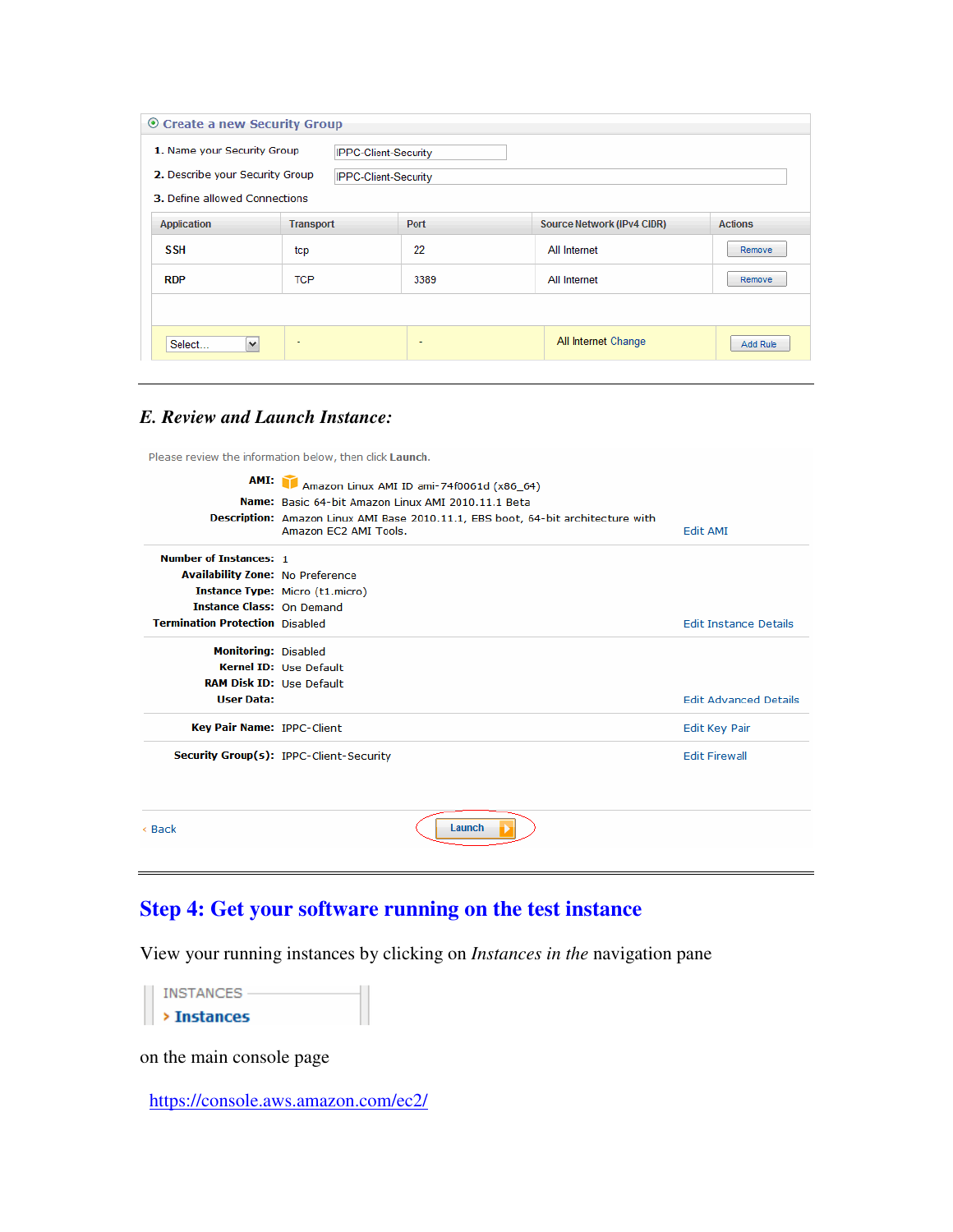On the instances page, click the checkbox for your running instance (in this case I had previously called it IPPC-Client). When you do this, the bottom pane will display information. What's important for making a connection is the Public DNS name:

| All Instance Types<br>$\vee$<br><b>Viewing: All Instances</b><br>$\checkmark$<br>$\mathbb{R}$ |                                   |            |                                         |                    |          | 1 to 1 of 1 Inst |                                        |                      |                   |
|-----------------------------------------------------------------------------------------------|-----------------------------------|------------|-----------------------------------------|--------------------|----------|------------------|----------------------------------------|----------------------|-------------------|
|                                                                                               | $ab$<br><b>Name</b>               | Instance   | <b>AMI ID</b>                           | <b>Root Device</b> | Type     | <b>Status</b>    | <b>Security Groups</b>                 | <b>Key Pair Name</b> | <b>Monitoring</b> |
| ☑                                                                                             | <b>IPPC-Client</b>                | i-4377602f | ami-74f0061d                            | ebs                | t1.micro | running          | <b>IPPC-Client-Securit IPPC-Client</b> |                      | basic             |
|                                                                                               | $r + r$<br>. <b>.</b><br>________ |            |                                         |                    |          |                  |                                        |                      |                   |
|                                                                                               | (Public DNS:                      |            | ec2-50-17-3-58.compute-1.amazonaws.com) |                    |          |                  |                                        |                      |                   |
|                                                                                               | <b>Private DNS:</b>               |            | ip-10-117-73-121.ec2.internal           |                    |          |                  |                                        |                      |                   |
|                                                                                               | <b>Private IP Address:</b>        |            | 10.117.73.121                           |                    |          |                  |                                        |                      |                   |

You connect to your running instance just as you would connect to any remote server. How you do this depends on what machine you are connecting from (Linux/Mac or Windows) and what EC2 instance you are connecting to (Linux or Windows). For simple instructions on each of these cases, please refer to pages 9-19 here:

http://awsdocs.s3.amazonaws.com/EC2/latest/ec2-gsg.pdf

Pages 9-16 tell you how to connect to a Linux EC2 instance from various local machines. Pages 17-19 tell you how to connect to a Windows EC2 instance from a local Windows machine. You can probably use *rdesktop* as well if your local machine is Linux.

I have not worked with the Windows system yet, but if you have a remote desktop connection and http/https firewall access on your EC2 instance, installing packages and transferring files should be the same as if it were your local computer.

On Linux, you can copy over your files with *scp*. You may also need to install packages (e.g., *javac* or *gcc* if you want to compile on the EC2); for the Amazon Linux instances, the package manager is *yum*. Here are quick examples of *yum* usage (output in yellow):

*sudo yum install emacs* 

 *yum whatprovides \*/javac* 

1:java-1.6.0-openjdk-devel-1.6.0.0-44.1.9.1.18.amzn1.x86\_64 : OpenJDK Development Environment Repo : amzn Matched from: Filename : /usr/lib/jvm/java-1.6.0-openjdk-1.6.0.0.x86\_64/bin/javac

 *sudo yum install 1:java-1.6.0-openjdk-devel-1.6.0.0-44.1.9.1.18.amzn1.x86\_64* 

| Running Transaction                                                                                                                                                                                                                                                                                                               |     |
|-----------------------------------------------------------------------------------------------------------------------------------------------------------------------------------------------------------------------------------------------------------------------------------------------------------------------------------|-----|
| : $1:$ $\frac{1}{1}$ $\frac{1}{1}$ $\frac{1}{1}$ $\frac{6}{1}$ $\frac{0}{1}$ $\frac{1}{1}$ $\frac{1}{1}$ $\frac{1}{1}$ $\frac{1}{1}$ $\frac{1}{1}$ $\frac{1}{1}$ $\frac{1}{1}$ $\frac{1}{1}$ $\frac{1}{1}$ $\frac{1}{1}$ $\frac{1}{1}$ $\frac{1}{1}$ $\frac{1}{1}$ $\frac{1}{1}$ $\frac{1}{1}$ $\frac{1}{1}$ $\frac{$<br>Updating | 1/3 |
| $: 1:$ java-1.6.0-openjdk-devel-1.6.0.0-44.1.9.1.18.amzn1.x86_64<br>Installing                                                                                                                                                                                                                                                    | 2/3 |
| : $1:$ $j$ ava-1.6.0-open $j$ dk-1.6.0.0-44.1.9.1.16.amzn1.x86_64<br>Cleanup                                                                                                                                                                                                                                                      | 3/3 |
|                                                                                                                                                                                                                                                                                                                                   |     |
| Installed:                                                                                                                                                                                                                                                                                                                        |     |
| $i$ ava-1.6.0-openidk-devel.x86 64 1:1.6.0.0-44.1.9.1.18.amzn1                                                                                                                                                                                                                                                                    |     |
|                                                                                                                                                                                                                                                                                                                                   |     |
| Dependency Updated:<br>$i$ ava-1.6.0-openidk.x86 64 1:1.6.0.0-44.1.9.1.18.amzn1                                                                                                                                                                                                                                                   |     |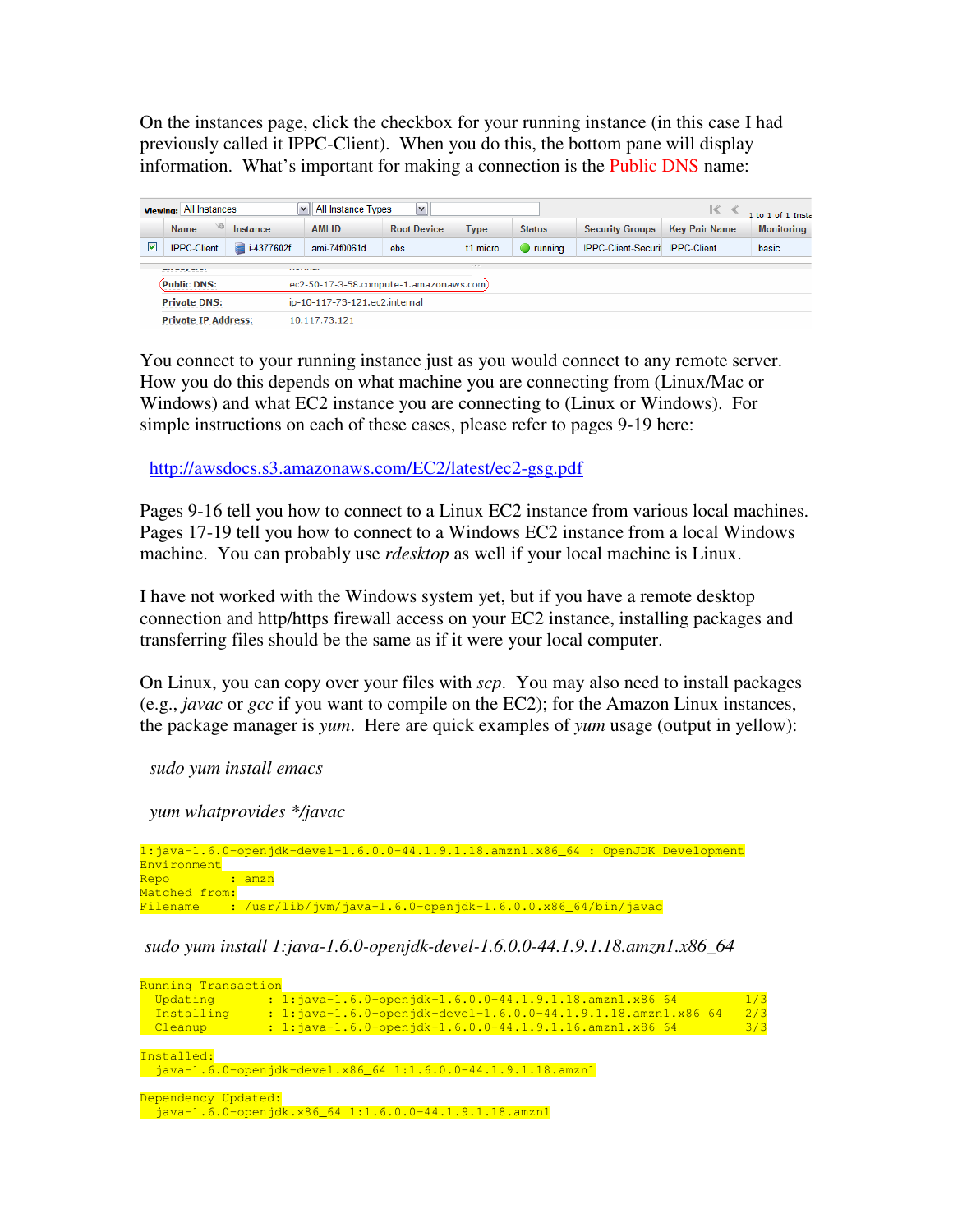### **Step 5: Connect your IPPC client to the RDDLSim Server**

We will have one server running on a *dedicated port for each competition entrant*. Please ensure that you connect to **your dedicated port**. If you believe the server for your port has crashed, email Scott (ssanner@gmail.com) to reset it.

| <b>Group Members</b>                                 | <b>SERVER PORT</b> |
|------------------------------------------------------|--------------------|
| Andrey Kolobov, Peng Dai, Mausam, Dan Weld           | 2300               |
| Marek Grzes, Jesse Hoey                              | 2301               |
| Gabor Balazs, Szita Istvan, Csaba Szepesvari         | 2302               |
| Jia-Hong Wu, Rajesh Kalyanam, Bob Givan              | 2303               |
| Ari Weinstein, Michael Littman                       | 2304               |
| Thomas Keller, Patrick Eyerich                       | 2305               |
| Florent Teichteil, Guillaume Infantes, Vincent Vidal | 2306               |
| Tuna Toksoz, Kemal Ure, Josh Redding                 | 2307               |
| Kyle Morrison, Pascal Poupart                        | 2308               |
| Wee Sun Lee, Wu Kegui and group                      | 2309               |
| Kee-Eung Kim, Dongho Kim, Kang-hoon Lee and group    | 2310               |
| Guy Shani, Diego Maniloff                            | 2311               |
| Marc Toussaint                                       | 2312               |
| Shaowei Png, Sylvie Ong, Joelle Pineau               | 2313               |
| Dan Bryce, Alan Olsen                                | 2314               |
| Eddy Borera, Arisoa Randrianasolo                    | 2315               |
| Saket Joshi, Prasad Tadepalli, Alan Fern             | 2316               |

*A. Configure Firewall:* to connect to the RDDLSim server you need to unblock the appropriate ports in the range 2300-2316.

View your security groups by clicking on *Instances* in the navigation pane

NETWORKING & SECURITY -

Select the security group assigned to your instance. Then add a *custom* TCP port corresponding to your assigned **SERVER\_PORT** in the table above, for example: